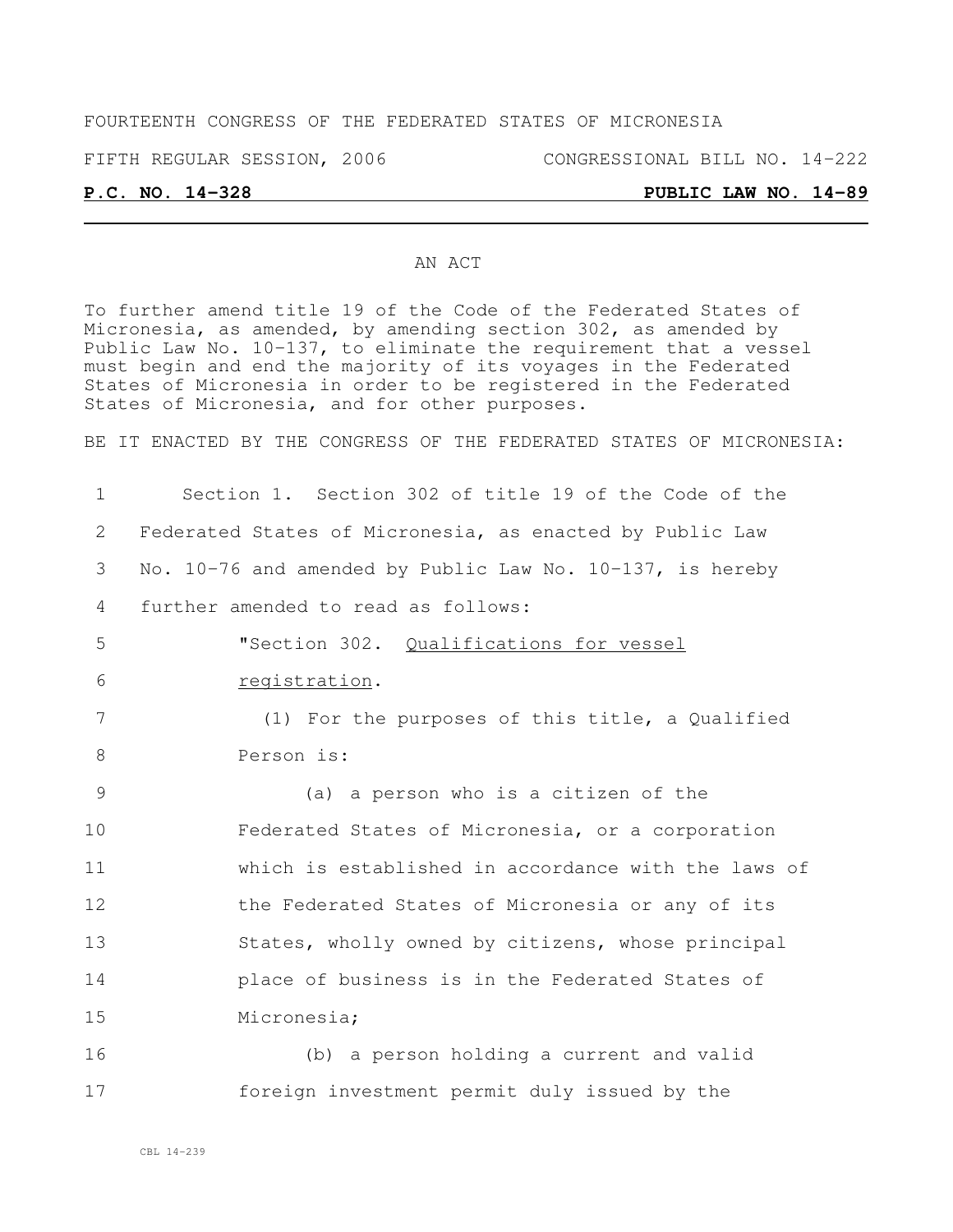## **P.C. NO. 14-328 PUBLIC LAW NO. 14-89**

| $\mathbf 1$   | National Government to operate a vessel in          |
|---------------|-----------------------------------------------------|
| $\mathbf{2}$  | interstate or international commerce who or which   |
| 3             | has its principal place of business in the          |
| 4             | Federated States of Micronesia; or                  |
| 5             | (c) the National and State Governments of the       |
| 6             | Federated States of Micronesia and their            |
| 7             | instrumentalities.                                  |
| 8             | (2) The Registrar shall require the production of   |
| $\mathcal{G}$ | satisfactory documentary evidence demonstrating     |
| 10            | that the owner is a Qualified Person and the vessel |
| 11            | meets the requirements for registration.            |
| 12            | (3) Ownership of any share of a vessel by a         |
| 13            | person who is not a Qualified Person shall          |
| 14            | constitute cause for removal of the vessel from the |
| 15            | Register and forfeiture to the National Government. |
| 16            | (4) A vessel which has ceased to meet the           |
| 17            | requirements for registration under this chapter    |
| 18            | shall be struck off the Register.                   |
| 19            | (5) Any person who is not a Qualified Person who    |
| 20            | purports to be a Qualified Person for the purpose   |
| 21            | of registering a vessel under this title commits a  |
| 22            | national offense punishable by a fine not exceeding |
| 23            | \$100,000 or imprisonment of not more than 1 year,  |
| 24            | or both."                                           |
| 25            |                                                     |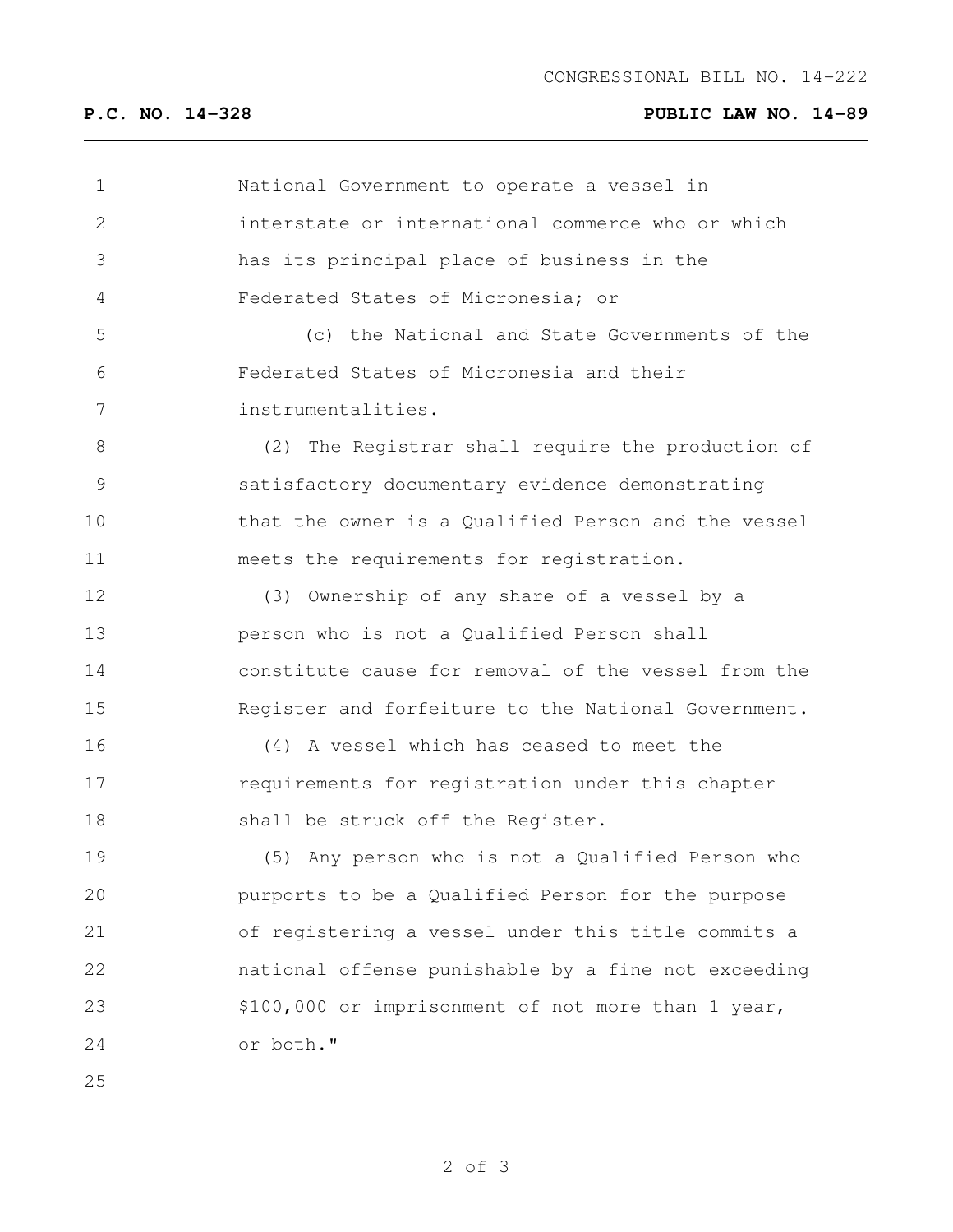## **P.C. NO. 14-328 PUBLIC LAW NO. 14-89**

| $\mathbf 1$   |                  |                                                             |
|---------------|------------------|-------------------------------------------------------------|
| $\mathbf{2}$  |                  | Section 2. This act shall become law upon approval by       |
| 3             |                  | the President of the Federated States of Micronesia or upon |
| 4             |                  | its becoming law without such approval.                     |
| 5             |                  |                                                             |
| $\sqrt{6}$    |                  |                                                             |
| $\sqrt{ }$    |                  |                                                             |
| $\,8\,$       |                  |                                                             |
| $\mathcal{G}$ |                  | , 2006                                                      |
| $10$          |                  |                                                             |
| 11            |                  |                                                             |
| 12            | OVERRIDE 11/9/06 |                                                             |
| 13            |                  |                                                             |
| 14            |                  | Joseph J. Urusemal                                          |
| 15            |                  | President<br>Federated States of Micronesia                 |
| 16            |                  |                                                             |
| 17            |                  |                                                             |
| 18            |                  |                                                             |
| 19            |                  |                                                             |
| 20            |                  |                                                             |
| 21            |                  |                                                             |
| 22            |                  |                                                             |
| 23            |                  |                                                             |
| 24            |                  |                                                             |
| 25            |                  |                                                             |